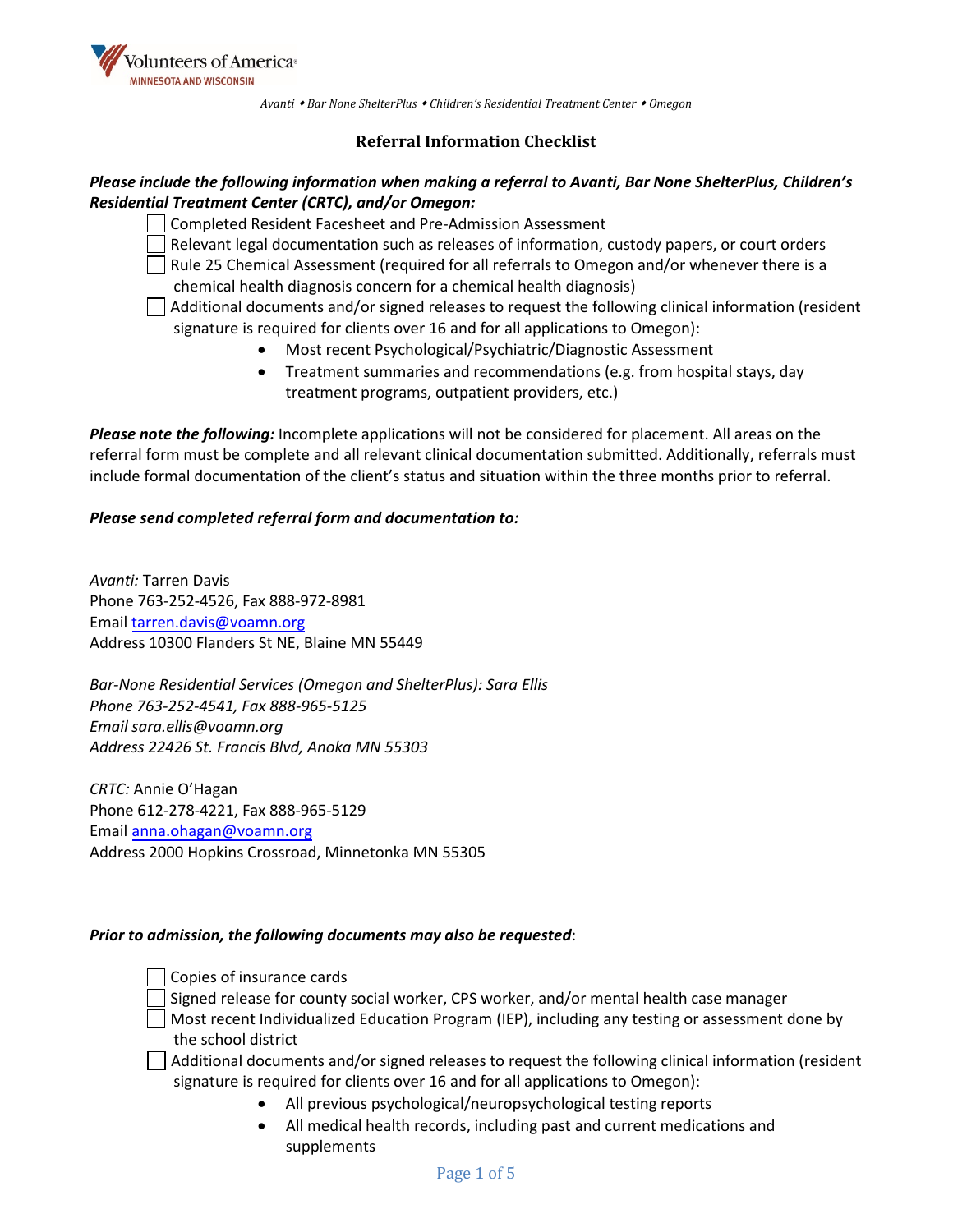

*Avanti Bar None ShelterPlus Children's Residential Treatment Center Omegon* 

# **Resident Facesheet and Pre-Admission Assessment**

| Date:                                                                                                       |                           |                   |                                                                                    |                          |                          |  |
|-------------------------------------------------------------------------------------------------------------|---------------------------|-------------------|------------------------------------------------------------------------------------|--------------------------|--------------------------|--|
|                                                                                                             | <b>Client Information</b> |                   |                                                                                    |                          |                          |  |
| First name:                                                                                                 | Middle name:              |                   | Last name:                                                                         |                          |                          |  |
| Date of birth:                                                                                              | Age:                      | Sex:              | Preferred pronouns:                                                                |                          | Nickname:                |  |
| <b>Address:</b>                                                                                             |                           |                   | SSN:                                                                               |                          |                          |  |
| State:<br>City:                                                                                             |                           |                   | Zip code:                                                                          |                          |                          |  |
| Referral source:                                                                                            |                           |                   | Place of birth:                                                                    |                          |                          |  |
| Child's current location (home, hospital, shelter etc.):                                                    |                           |                   | Languages spoken/written:                                                          |                          |                          |  |
| Identifying characteristics (hair/eye color/tattoos etc.):                                                  |                           |                   |                                                                                    |                          |                          |  |
| Race/Cultural Heritage/Native American Tribal Affiliation/Religious or spiritual affiliation:               |                           |                   |                                                                                    |                          |                          |  |
| <b>Mother's Name:</b>                                                                                       |                           | DOB:              | Phone:                                                                             |                          | Contact in an emergency? |  |
| Address:                                                                                                    |                           |                   | Email:                                                                             |                          | $\Box$ Yes $\Box$ No     |  |
| <b>Father's Name:</b>                                                                                       |                           | DOB:              | Phone:                                                                             |                          | Contact in an emergency? |  |
| Address:                                                                                                    |                           |                   | Email:                                                                             |                          | $\Box$ Yes $\Box$ No     |  |
| <b>Other/Guardian's Name:</b>                                                                               |                           | DOB:              | Phone:                                                                             |                          | Contact in an emergency? |  |
| <b>Address:</b>                                                                                             |                           |                   | Email:                                                                             |                          | $\Box$ Yes $\Box$ No     |  |
| $\Box$ Yes $\Box$ No<br>Is the child adopted?                                                               | At what age?              |                   |                                                                                    |                          |                          |  |
| Legal Custody: $\Box$ Mother $\Box$ Father $\Box$ Joint $\Box$ Other (specify):                             |                           |                   | Physical Custody: $\Box$ Mother $\Box$ Father $\Box$ Joint $\Box$ Other (specify): |                          |                          |  |
| $\Box$ I have provided a copy of custody paperwork (if applicable).                                         | (initials)                |                   | Is this a court ordered placement? $\square$ Yes $\square$ No                      |                          |                          |  |
| Is anyone restricted from contact with the child? $\Box$ Yes $\Box$ No                                      |                           | Name:             |                                                                                    |                          | <b>Relation:</b>         |  |
| <b>Social Worker Name:</b>                                                                                  |                           |                   | County:                                                                            | Contact in an emergency? |                          |  |
| <b>Address:</b>                                                                                             |                           |                   | Phone:<br>$\Box$ Yes $\Box$ No                                                     |                          |                          |  |
| Email:                                                                                                      |                           |                   | Fax:                                                                               |                          |                          |  |
| <b>Probation Officer Name:</b>                                                                              |                           |                   | County:                                                                            | Contact in an emergency? |                          |  |
| <b>Address:</b>                                                                                             |                           |                   | Phone:                                                                             | $\Box$ Yes $\Box$ No     |                          |  |
| Email:                                                                                                      |                           |                   | Fax:                                                                               |                          |                          |  |
| <b>Children's Mental Health Case Manager:</b>                                                               |                           |                   | County:                                                                            | Contact in an emergency? |                          |  |
| Address:                                                                                                    |                           |                   | $\Box$ Yes $\Box$ No<br>Phone:                                                     |                          |                          |  |
| Email:                                                                                                      |                           |                   | Fax:                                                                               |                          |                          |  |
| Rule 25 Funding Authorizer (if applicable):                                                                 |                           |                   | County:                                                                            |                          |                          |  |
| <b>Address:</b>                                                                                             |                           |                   | Phone:                                                                             |                          |                          |  |
| Email:<br>Fax:                                                                                              |                           |                   |                                                                                    |                          |                          |  |
| <b>Insurance Information</b>                                                                                |                           |                   | Subscriber name:                                                                   |                          |                          |  |
| <b>Primary Health Insurance:</b><br>Policy or ID#                                                           | Group:                    |                   | Phone:                                                                             |                          |                          |  |
| <b>Secondary Health Insurance:</b>                                                                          |                           |                   | Subscriber name:                                                                   |                          |                          |  |
| Policy or ID#                                                                                               | Group:                    |                   | Phone:                                                                             |                          |                          |  |
|                                                                                                             |                           |                   |                                                                                    |                          |                          |  |
| Financially Responsible Party (parent/guardian/county etc.):<br><b>MA#:</b><br><b>Office Use Only Below</b> |                           |                   |                                                                                    |                          |                          |  |
| Client Number/Unit:<br>Admission Date/Time:                                                                 |                           |                   |                                                                                    |                          |                          |  |
| <b>Clinical Coordinator:</b><br>Discharge Date:                                                             |                           |                   |                                                                                    |                          |                          |  |
| Diagnosis at Intake:                                                                                        |                           |                   |                                                                                    |                          |                          |  |
|                                                                                                             |                           |                   |                                                                                    |                          |                          |  |
| $Pouized 2/00/10 0/0/10 10/22/10 11/20/10 2/10/20/20 0/2020$                                                |                           | $Diag$ $2$ of $5$ |                                                                                    |                          |                          |  |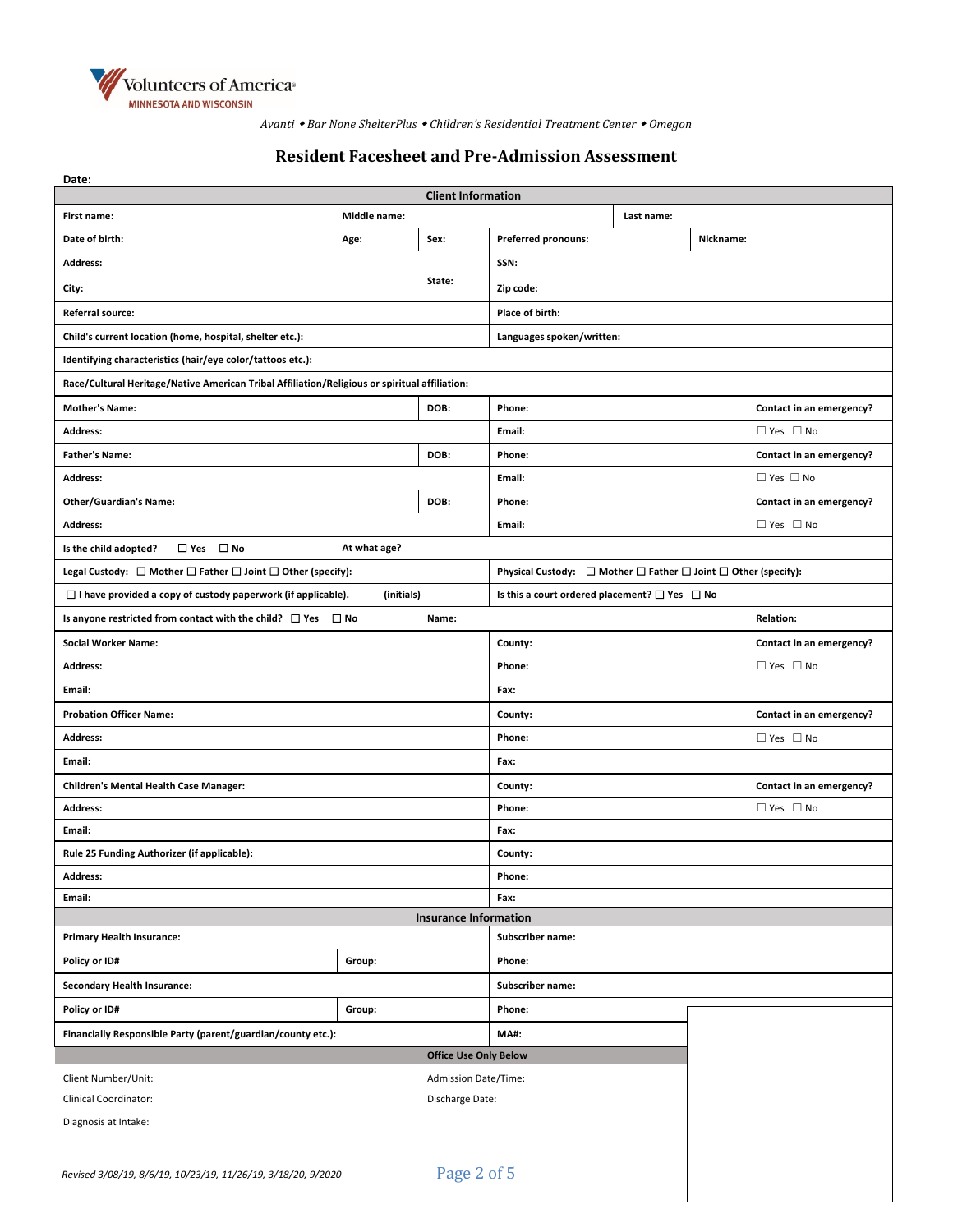| <b>Clinical Information</b>                                                              |                                                                      |                                                                                                                     |                                    |                      |  |  |  |  |
|------------------------------------------------------------------------------------------|----------------------------------------------------------------------|---------------------------------------------------------------------------------------------------------------------|------------------------------------|----------------------|--|--|--|--|
| Presenting Problems (what has happened to<br>prompt the search for treatment right now): |                                                                      |                                                                                                                     |                                    |                      |  |  |  |  |
|                                                                                          | Is this client currently experiencing hallucinations/delusions?      |                                                                                                                     | $\Box$ Yes $\Box$ No               |                      |  |  |  |  |
| Is this client a danger to self?                                                         |                                                                      |                                                                                                                     | $\Box$ Yes $\Box$ No               |                      |  |  |  |  |
| Is this client a danger to others?                                                       |                                                                      |                                                                                                                     | $\Box$ Yes $\Box$ No               |                      |  |  |  |  |
| Is this client at risk of running away from treatment?                                   |                                                                      |                                                                                                                     | $\Box$ Yes $\Box$ No               |                      |  |  |  |  |
|                                                                                          | Does this client have a history of physically assaulting anyone?     |                                                                                                                     | $\Box$ Yes $\Box$ No               |                      |  |  |  |  |
|                                                                                          | Does this client have a history of property destruction              |                                                                                                                     | $\Box$ Yes $\Box$ No               |                      |  |  |  |  |
|                                                                                          | Does this client have a history of perpetrating sexual abuse?        |                                                                                                                     | $\Box$ Yes $\Box$ No               |                      |  |  |  |  |
|                                                                                          | Does this client have a history of eating disorder behaviors?        |                                                                                                                     | $\Box$ Yes $\Box$ No               |                      |  |  |  |  |
| $\Box$ Restricting<br>$\Box$ Purging                                                     | $\Box$ Other (please specify):                                       |                                                                                                                     |                                    |                      |  |  |  |  |
|                                                                                          |                                                                      | If you answered "yes" to any of the above questions, please provide details in the appropriate boxes.               |                                    |                      |  |  |  |  |
| Client's strengths and assets:                                                           |                                                                      |                                                                                                                     |                                    |                      |  |  |  |  |
| <b>Goals of Treatment:</b>                                                               |                                                                      |                                                                                                                     |                                    |                      |  |  |  |  |
| County Case Plan Goals (if applicable):                                                  |                                                                      |                                                                                                                     |                                    |                      |  |  |  |  |
| <b>Current MH Professional/Therapist:</b>                                                |                                                                      |                                                                                                                     | Phone:                             |                      |  |  |  |  |
| <b>Address:</b>                                                                          |                                                                      |                                                                                                                     | Fax:                               |                      |  |  |  |  |
| <b>Current Psychiatrist:</b>                                                             |                                                                      |                                                                                                                     | Phone:                             |                      |  |  |  |  |
| <b>Address:</b>                                                                          |                                                                      |                                                                                                                     | Fax:                               |                      |  |  |  |  |
|                                                                                          | Date and location of most recent psychological/neurological testing: |                                                                                                                     |                                    |                      |  |  |  |  |
|                                                                                          |                                                                      | Are you seeking psychiatric care/consult/medication management? (Bar None shelter units only): $\Box$ Yes $\Box$ No |                                    |                      |  |  |  |  |
|                                                                                          |                                                                      | <b>Treatment History</b>                                                                                            |                                    |                      |  |  |  |  |
| <b>Type of Setting:</b>                                                                  |                                                                      | <b>Provider Name:</b>                                                                                               | <b>Estimated dates of service:</b> |                      |  |  |  |  |
| $\Box$ outpatient $\Box$ inpatient                                                       |                                                                      |                                                                                                                     |                                    |                      |  |  |  |  |
| $\Box$ hospital<br>$\Box$ day treatment<br><b>Type of Setting:</b>                       |                                                                      | <b>Provider Name:</b>                                                                                               | <b>Estimated dates of service:</b> |                      |  |  |  |  |
|                                                                                          |                                                                      |                                                                                                                     |                                    |                      |  |  |  |  |
| $\Box$ outpatient $\Box$ inpatient                                                       |                                                                      |                                                                                                                     |                                    |                      |  |  |  |  |
| $\Box$ hospital<br>$\Box$ day treatment<br><b>Type of Setting:</b>                       |                                                                      | <b>Provider Name:</b>                                                                                               | <b>Estimated dates of service:</b> |                      |  |  |  |  |
|                                                                                          |                                                                      |                                                                                                                     |                                    |                      |  |  |  |  |
| $\Box$ outpatient $\Box$ inpatient<br>$\Box$ hospital<br>$\Box$ day treatment            |                                                                      |                                                                                                                     |                                    |                      |  |  |  |  |
| <b>Type of Setting:</b>                                                                  |                                                                      | <b>Provider Name:</b>                                                                                               | <b>Estimated dates of service:</b> |                      |  |  |  |  |
|                                                                                          |                                                                      |                                                                                                                     |                                    |                      |  |  |  |  |
| $\Box$ outpatient $\Box$ inpatient<br>$\Box$ hospital<br>$\Box$ day treatment            |                                                                      |                                                                                                                     |                                    |                      |  |  |  |  |
| Type of Setting:                                                                         |                                                                      | <b>Provider Name:</b>                                                                                               | <b>Estimated dates of service:</b> |                      |  |  |  |  |
|                                                                                          |                                                                      |                                                                                                                     |                                    |                      |  |  |  |  |
| $\Box$ outpatient $\Box$ inpatient<br>$\Box$ hospital<br>$\Box$ day treatment            |                                                                      |                                                                                                                     |                                    |                      |  |  |  |  |
| <b>Type of Setting:</b>                                                                  |                                                                      | <b>Provider Name:</b>                                                                                               | <b>Estimated dates of service:</b> |                      |  |  |  |  |
|                                                                                          |                                                                      |                                                                                                                     |                                    |                      |  |  |  |  |
| $\Box$ outpatient $\Box$ inpatient<br>$\Box$ hospital<br>$\Box$ day treatment            |                                                                      |                                                                                                                     |                                    |                      |  |  |  |  |
| <b>Medications/Medical</b>                                                               |                                                                      |                                                                                                                     |                                    |                      |  |  |  |  |
| <b>Current medications:</b>                                                              |                                                                      |                                                                                                                     | Are any given by injection?        | $\Box$ Yes $\Box$ No |  |  |  |  |
| <b>Prescribing doctor:</b>                                                               |                                                                      |                                                                                                                     | Phone:                             |                      |  |  |  |  |
| <b>Address:</b>                                                                          |                                                                      |                                                                                                                     | Fax:                               |                      |  |  |  |  |
| Has the client had a concussion or TBI?                                                  |                                                                      | $\Box$ Yes* $\Box$ No<br>*If yes, date:                                                                             |                                    |                      |  |  |  |  |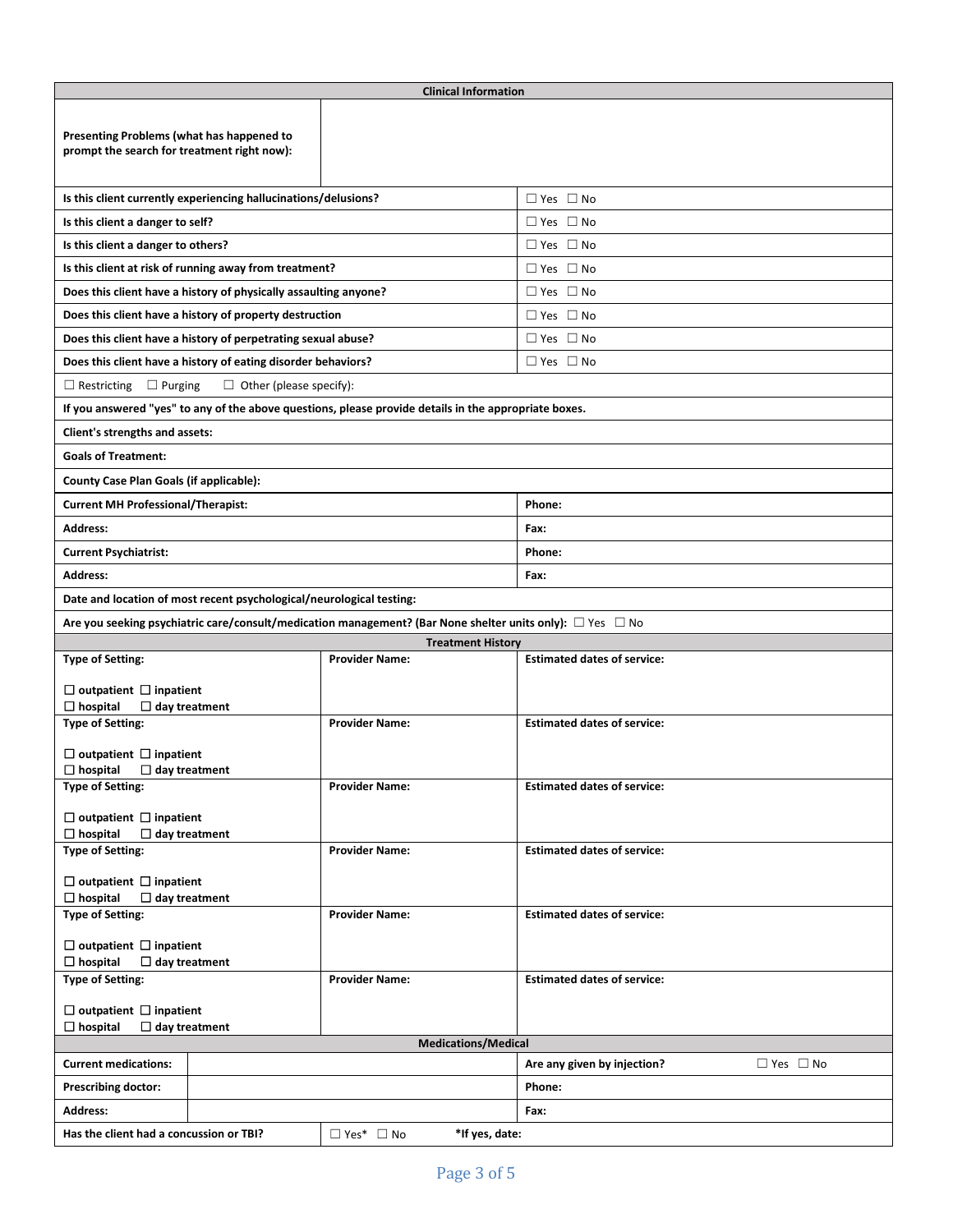| Has the client ever had a seizure? $\Box$ Yes $\Box$ No                                                                                                                                                                                                                                                                                                                                                    | On seizure meds? $\Box$ Yes $\Box$ No<br>Date of last EEG:                   |                          |                                            |                                                                  |  |  |
|------------------------------------------------------------------------------------------------------------------------------------------------------------------------------------------------------------------------------------------------------------------------------------------------------------------------------------------------------------------------------------------------------------|------------------------------------------------------------------------------|--------------------------|--------------------------------------------|------------------------------------------------------------------|--|--|
| Does the client have Diabetes? $\Box$ Yes $\Box$ No<br>$\Box$ Type 1 $\Box$ Type 2                                                                                                                                                                                                                                                                                                                         | On diabetes meds? $\Box$ Yes $\Box$ No<br><b>Medication name:</b>            |                          |                                            |                                                                  |  |  |
| Has the client broken a bone in the last month?                                                                                                                                                                                                                                                                                                                                                            | $\Box$ Yes $\Box$ No                                                         |                          |                                            |                                                                  |  |  |
| Does the client currently have braces on teeth?                                                                                                                                                                                                                                                                                                                                                            | $\Box$ Yes $\Box$ No                                                         |                          |                                            |                                                                  |  |  |
| Has the client ever had a positive Mantoux<br>(Tuberculosis) test?                                                                                                                                                                                                                                                                                                                                         | $\Box$ Yes* $\Box$ No<br>*If yes, a chest x-ray is required before admission |                          |                                            |                                                                  |  |  |
| Does the client have any food, animal or drug<br>allergies?                                                                                                                                                                                                                                                                                                                                                | $\Box$ Yes $\Box$ No                                                         | Do they have an epi pen? | $\Box$ Yes $\Box$ No                       |                                                                  |  |  |
| *List allergies/reactions:                                                                                                                                                                                                                                                                                                                                                                                 |                                                                              |                          |                                            |                                                                  |  |  |
| Any special dietary requirements?                                                                                                                                                                                                                                                                                                                                                                          | $\Box$ Yes* $\Box$ No                                                        | *If yes, please explain: |                                            |                                                                  |  |  |
| Has the client ever had asthma?                                                                                                                                                                                                                                                                                                                                                                            | $\Box$ Yes*                                                                  | $\Box$ No                | *If yes, last time they needed an inhaler: |                                                                  |  |  |
| Any serious, chronic or communicable diseases?                                                                                                                                                                                                                                                                                                                                                             | $\Box$ Yes* $\Box$ No                                                        | *If yes, please explain: |                                            |                                                                  |  |  |
| Any cardiac issues? $\Box$ Yes* $\Box$ No                                                                                                                                                                                                                                                                                                                                                                  | Date of last EKG:                                                            | *If yes, please explain: |                                            |                                                                  |  |  |
| Does the client have mobility issues? $\square$ Yes* $\square$ No                                                                                                                                                                                                                                                                                                                                          |                                                                              | *If yes, please explain: |                                            |                                                                  |  |  |
| <b>Primary Care Physician/Clinic:</b>                                                                                                                                                                                                                                                                                                                                                                      |                                                                              |                          | Phone:                                     |                                                                  |  |  |
| <b>Address:</b>                                                                                                                                                                                                                                                                                                                                                                                            |                                                                              |                          | Fax:                                       |                                                                  |  |  |
| <b>Dentist/Dental Clinic:</b>                                                                                                                                                                                                                                                                                                                                                                              |                                                                              |                          | Phone:                                     |                                                                  |  |  |
| <b>Address:</b>                                                                                                                                                                                                                                                                                                                                                                                            |                                                                              |                          | Fax:                                       |                                                                  |  |  |
| <b>Last Physical:</b>                                                                                                                                                                                                                                                                                                                                                                                      |                                                                              | Last Eye Exam:           |                                            | Last Dental:                                                     |  |  |
| Are there any pending or ongoing medical appointments? $\square$ Yes $\square$ No                                                                                                                                                                                                                                                                                                                          |                                                                              | Please explain:          |                                            |                                                                  |  |  |
| <b>Educational Information</b>                                                                                                                                                                                                                                                                                                                                                                             |                                                                              |                          |                                            |                                                                  |  |  |
| Last school attended:                                                                                                                                                                                                                                                                                                                                                                                      |                                                                              |                          | <b>Current Grade:</b>                      |                                                                  |  |  |
| <b>Address:</b>                                                                                                                                                                                                                                                                                                                                                                                            |                                                                              |                          | School contact person:                     |                                                                  |  |  |
| <b>Home School District:</b>                                                                                                                                                                                                                                                                                                                                                                               |                                                                              |                          |                                            | IQ:                                                              |  |  |
| Individualized Education Plan (IEP)?                                                                                                                                                                                                                                                                                                                                                                       | $\Box$ Yes* $\Box$ No                                                        |                          |                                            | *If yes, please attach a copy and IEP evaluation for our records |  |  |
|                                                                                                                                                                                                                                                                                                                                                                                                            |                                                                              | <b>Legal Information</b> |                                            |                                                                  |  |  |
| Is the client court ordered to attend treatment?<br>Is the client an adjudicated delinquent?                                                                                                                                                                                                                                                                                                               | $\Box$ Yes* $\Box$ No<br>*If yes, please attach a copy of court order.       |                          |                                            |                                                                  |  |  |
|                                                                                                                                                                                                                                                                                                                                                                                                            | $\Box$ Yes** $\Box$ No                                                       |                          |                                            |                                                                  |  |  |
| $\Box$ Yes** $\Box$ No<br>Does the client have assault charges?                                                                                                                                                                                                                                                                                                                                            |                                                                              |                          |                                            |                                                                  |  |  |
| **Please briefly describe all legal charges or pending charges:<br><b>Motivation</b>                                                                                                                                                                                                                                                                                                                       |                                                                              |                          |                                            |                                                                  |  |  |
| Does the client believe they have a problem<br>$\Box$ Yes $\Box$ No $\Box$ NA                                                                                                                                                                                                                                                                                                                              |                                                                              |                          |                                            |                                                                  |  |  |
| with drugs and/or alcohol?<br>Have they had a Rule 25 (Chemical                                                                                                                                                                                                                                                                                                                                            |                                                                              |                          |                                            |                                                                  |  |  |
| Dependency) evaluation?                                                                                                                                                                                                                                                                                                                                                                                    | $\square$ Yes                                                                | $\Box$ No $\Box$ NA      |                                            |                                                                  |  |  |
| Does the client want help getting sober?                                                                                                                                                                                                                                                                                                                                                                   | $\Box$ Yes                                                                   | $\Box$ No $\Box$ NA      |                                            |                                                                  |  |  |
| Does the client know someone is looking into<br>long term treatment for them?                                                                                                                                                                                                                                                                                                                              | $\square$ Yes                                                                | $\Box$ No                |                                            |                                                                  |  |  |
| Does the client know the program's length<br>of stay is at least 5 months?                                                                                                                                                                                                                                                                                                                                 | $\Box$ Yes                                                                   | $\Box$ No                |                                            |                                                                  |  |  |
| Is the family/guardian willing to participate in 4<br>hours of family therapy a month?                                                                                                                                                                                                                                                                                                                     | $\Box$ Yes $\Box$ No                                                         |                          |                                            |                                                                  |  |  |
| Does the family/guardian know that the<br>program is not a locked facility?                                                                                                                                                                                                                                                                                                                                | $\Box$ Yes $\Box$ No                                                         |                          |                                            |                                                                  |  |  |
| Anything else we should know?                                                                                                                                                                                                                                                                                                                                                                              |                                                                              |                          |                                            |                                                                  |  |  |
| Name of person filling out application:<br>Date:                                                                                                                                                                                                                                                                                                                                                           |                                                                              |                          | Signature:                                 |                                                                  |  |  |
| For Guardians: On behalf of VOA, we would like to place your child in the most appropriate program. Therefore, we would like your permission to share<br>information between all sites and will determine the most appropriate program for your child/youth based on the information provided.<br>Do you agree for information to be shared between VOA's residential programs? $\square$ Yes $\square$ No |                                                                              |                          |                                            |                                                                  |  |  |
| Legal Guardian's Name:<br>Date:                                                                                                                                                                                                                                                                                                                                                                            |                                                                              |                          | Signature:                                 |                                                                  |  |  |